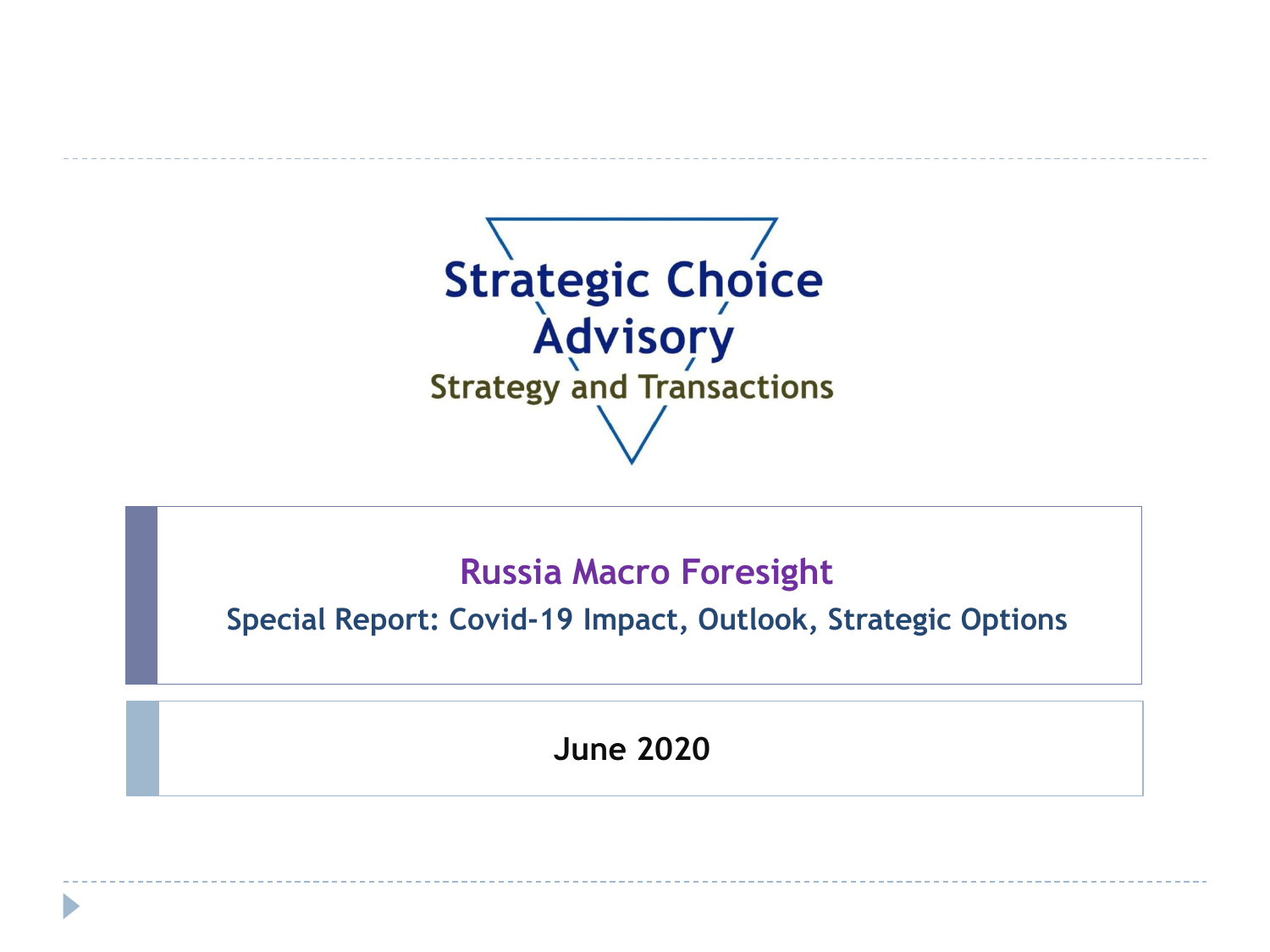#### **Observed impact of Covid-19 epidemic and related restrictive measures on Russia's economic performance**

- After a period of slow but steady overall growth, which actually included robust expansion in industries driven by import substitution, **severe contraction started to be observed in a number of sectors** in April
- Lockdown and other restrictive measures forced multiple businesses to shut their doors or seriously downsize operations, which **has started to affect industries formally not under the restrictions**, e.g. manufacturing and cargo transportation
- **CPI inflation accelerated slightly** to 3.1% y/y in April, driven by food prices amid mass hoarding, as well as RUB depreciation, **but remains subdued** due to weak purchasing power. Meanwhile, strong PPI deflation is observed at -10.4% y/y, due to the demand slump
- Official unemployment has shot up 3.5-fold over Mar-Apr, as government introduced corresponding benefits for the unemployed, while **ILO-definition unemployment surged** from 4.6% to 9-year high 5.8% in April
- Income & wage data has not yet been published for April (an unusual occurrence), but it is fairly clear the **population's incomes have been hit badly**
- **Banking sector data is not overly representative at this point**, as there are various government support measures affecting credit quality and other key metrics. **But fallouts will be only natural,** going forward
- Foreign trade data is only available through March, but as oil prices dropped sharply, exports were down 20% y/y already, while imports were slowing less sharply. It is obvious that **weaker purchasing power will keep affecting imports, and notably reduced exports will also shrink the trade surplus,** constraining already tight market liquidity. Oil prices are starting to recover, though, which can support the surplus.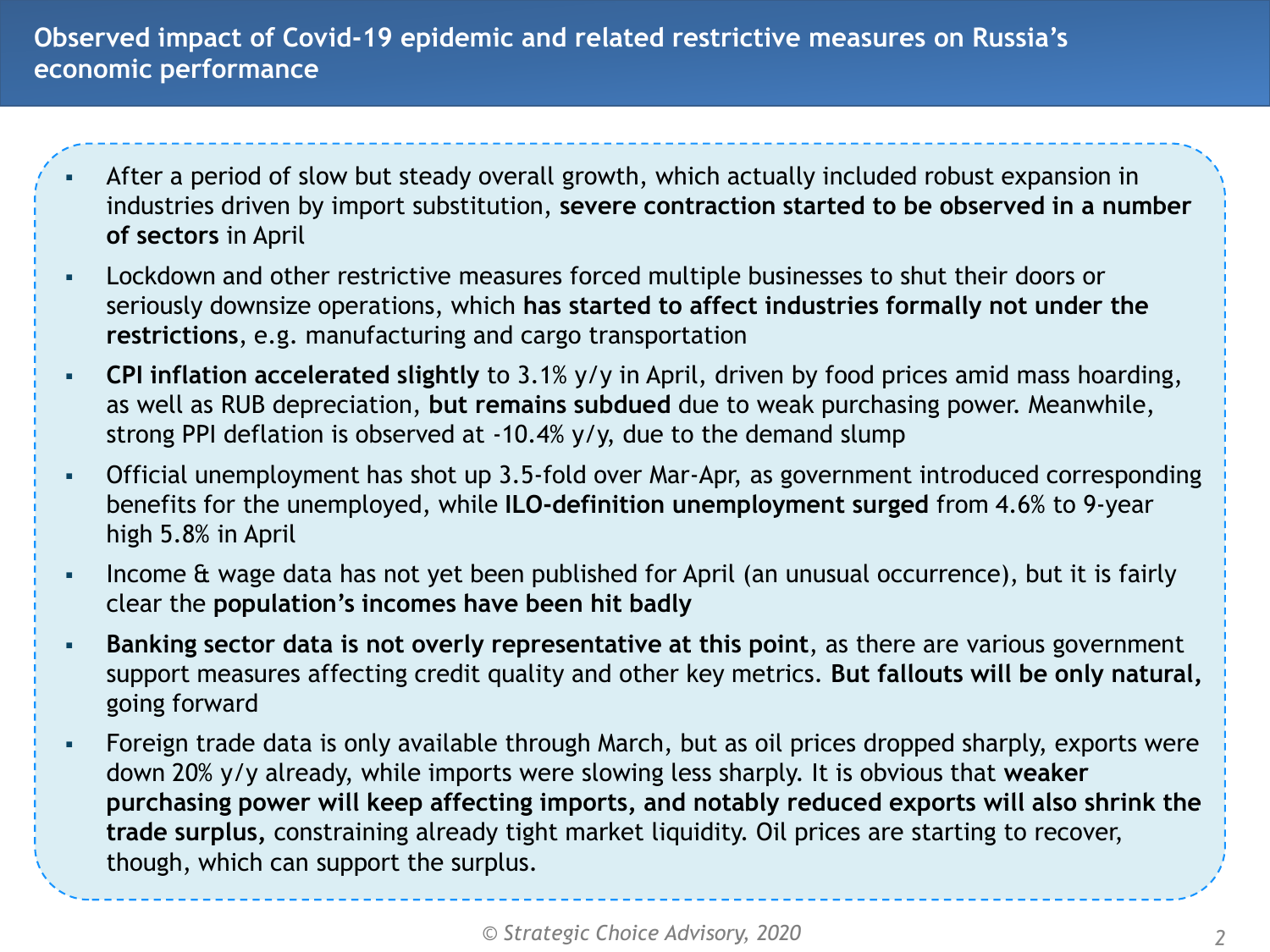| Indicator, % y/y          | 2016   | 2017   | 2018   | 2019 |
|---------------------------|--------|--------|--------|------|
| Industrial production     | 1.3    | 2.1    | 2.9    | 2.4  |
| Cargo transport turnover: | 1.8    | 5.5    | 2.7    | 0.6  |
| Railway                   | 1.6    | 6.4    | 4.2    | 0.2  |
| Automobile                | 0.4    | 2.3    | 2.3    | 5.8  |
| Agriculture               | 4.8    | 3.1    | $-0.2$ | 4.1  |
| Retail trade              | $-4.6$ | 1.3    | 2.8    | 1.6  |
| Construction, o/w:        | $-4.3$ | $-1.2$ | 6.3    | 0.6  |
| Housing                   | $-6.0$ | $-1.3$ | $-4.5$ | 4.9  |
| Fixed capital investment  | $-0.6$ | 4.4    | 5.4    | 1.7  |

| Segment, % y/y            | 2018   | 2019 | Segment, % y/y                 | 2018   | 2019    |  |
|---------------------------|--------|------|--------------------------------|--------|---------|--|
| Food products             | 4.9    | 4.9  | <b>Textiles</b>                | 3.6    | $-1.1$  |  |
| <b>Bottled water</b>      | 14.3   | 17.6 | Apparel                        | 4.1    | 0.6     |  |
| Chemicals                 | 2.7    | 3.4  | Footwear                       | 3.7    | $-5.8$  |  |
| Fodder feed               | 3.4    | 2.8  | Confectionery                  | 5.6    | $-0.6$  |  |
| Medical equipment         | 43.3   | 36.7 | Machines & equipment; related: |        |         |  |
| Pharmaceuticals           | 8.2    | 19.6 | Electrical equipment           | 2.9    | 0.6     |  |
| Computers & electronics   | $-1.5$ | 8.0  | <b>Tractors</b>                | $-2.1$ | $-8.1$  |  |
| Washing machines          | 2.4    | 5.1  | Metal-cutting equipment        | 2.6    | $-0.1$  |  |
| Metal products            | 1.3    | 8.9  | Automobiles                    | 13.3   | $-1.9$  |  |
| Wood products             | 10.6   | 5.3  | Car tires                      | 6.9    | $-9.3$  |  |
| <b>Building materials</b> | 4.4    | 4.6  | <b>Truck tires</b>             | 1.9    | $-16.6$ |  |
|                           |        |      |                                |        |         |  |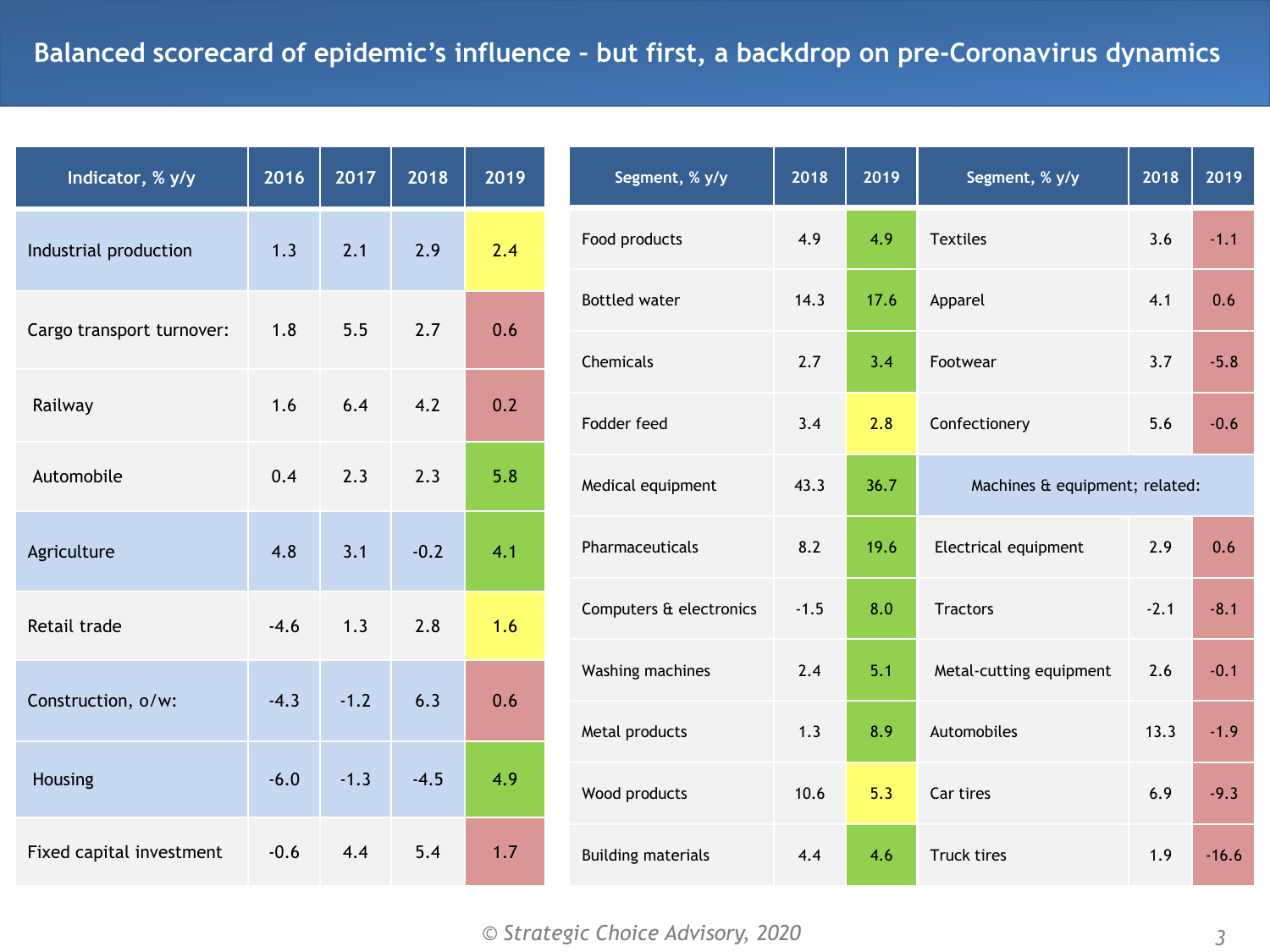## **Balanced scorecard of epidemic's influence on selected range of sectors (1/2)**

| Period                                           | 2019                       | 2020                       | 2021           | 2022-2023      | 2020-2023                  |
|--------------------------------------------------|----------------------------|----------------------------|----------------|----------------|----------------------------|
| Weight in Balanced scorecard                     | $\overline{\phantom{a}}$   | 0.4                        | 0.3            | 0.3            | 1.0                        |
| Industry/Segment (scale: 1-5)   Horizon          | <b>Pre-Coronavirus</b>     | Current*/Short-term        | Mid-term       | Long-term      | <b>Total</b>               |
| Extraction, oil & gas                            | 2 <sup>2</sup>             | 1                          | $\mathbf{2}$   | 3 <sup>1</sup> | 1.9                        |
| Extraction, non- oil & gas                       | $\overline{\mathbf{3}}$    | $\overline{2}$             | $\overline{3}$ | $\overline{3}$ | 2.6                        |
| Manufacturing                                    | $\overline{\mathbf{3}}$    | $\overline{2}$             | $\overline{2}$ | 3 <sup>1</sup> | 2.3                        |
| Food & beverages                                 | $\overline{4}$             | $\overline{4}$             | $\overline{4}$ | $\overline{3}$ | 3.7                        |
| Textile & apparel                                | $\overline{3}$             | $\overline{2}$             | $\overline{2}$ | $\overline{3}$ | 2.3                        |
| Wood products                                    | $\overline{4}$             | $\overline{2}$             | $\overline{2}$ | $\overline{3}$ | 2.3                        |
| Pulp, paper & printing                           | $\overline{3}$             | $\overline{4}$             | $\overline{3}$ | $\overline{2}$ | 3.1                        |
| Oil products                                     | $\overline{3}$             | $\overline{2}$             | $\overline{2}$ | $\overline{3}$ | 2.3                        |
| Chemicals                                        | 4                          | $\overline{4}$             | $\overline{4}$ | $\overline{4}$ | 4.0                        |
| Pharmaceuticals                                  | $\overline{\mathbf{5}}$    | $\overline{4}$             | $\overline{4}$ | $\overline{4}$ | 4.0                        |
| Resins & plastics                                | $\overline{3}$             | $\overline{2}$             | $\overline{3}$ | $\overline{4}$ | 2.9                        |
| <b>Building materials</b>                        | $\overline{4}$             | $\overline{2}$             | $\overline{3}$ | $\overline{3}$ | 2.6                        |
| Metal products                                   | $\overline{3}$             | $\overline{2}$             | $\overline{3}$ | $\overline{3}$ | 2.6                        |
| Computers & electronics                          | $\overline{4}$             | $\overline{2}$             | $\overline{2}$ | $\overline{3}$ | 2.3                        |
| Machinery & equipment                            | $\overline{4}$             | $\overline{2}$             | $\overline{2}$ | $\overline{4}$ | 2.6                        |
| Transportation equipment                         | $\overline{4}$             | $\mathbf{1}$               | $\overline{2}$ | $\overline{3}$ | 1.9                        |
| Furniture                                        | $\overline{3}$             | $\overline{2}$             | $\overline{2}$ | $\overline{3}$ | 2.3                        |
| Medical equipment                                | 5 <sub>1</sub>             | $\overline{4}$             | $\overline{4}$ | $\overline{4}$ | 4.0                        |
| Color legend<br>* - Latest data for Jan-Apr 2020 | $1.5 - 1.9$<br>$1.0 - 1.4$ | $2.5 - 2.9$<br>$2.0 - 2.4$ | $3.0 - 3.4$    | $3.5 - 3.9$    | $4.5 - 5.0$<br>$4.0 - 4.4$ |

*© Strategic Choice Advisory, 2020 4*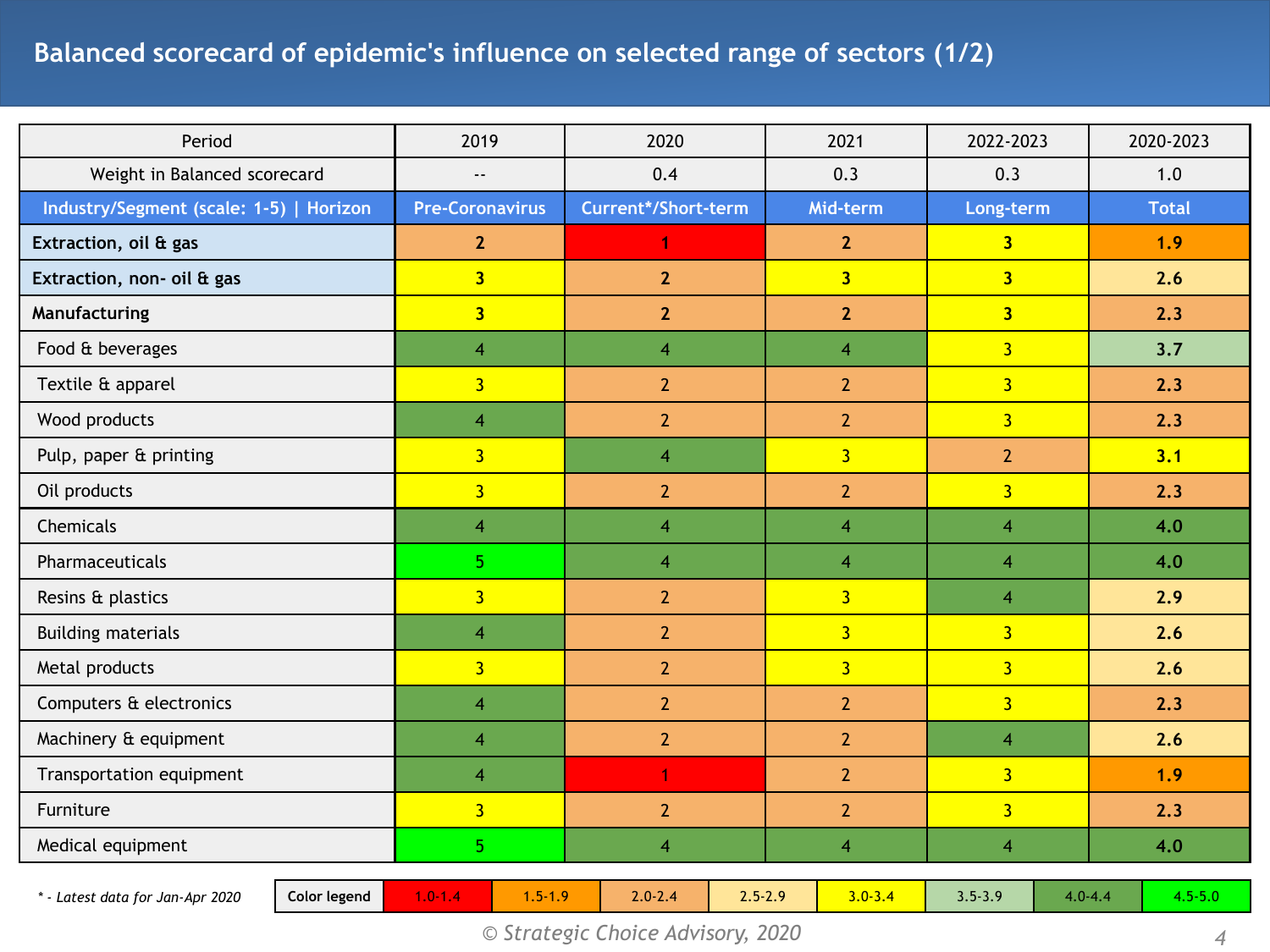### **Balanced scorecard of epidemic's influence on selected range of sectors (2/2)**

| Period                                  | 2019                    | 2020                    | 2021                    | 2022-2023               | 2020-2023    |
|-----------------------------------------|-------------------------|-------------------------|-------------------------|-------------------------|--------------|
| Weight in Balanced scorecard            |                         | 0.4                     | 0.3                     | 0.3                     | 1.0          |
| Industry/Segment (scale: 1-5)   Horizon | <b>Pre-Coronavirus</b>  | Current*/Short-term     | Mid-term                | Long-term               | <b>Total</b> |
| Agriculture                             | $\overline{\mathbf{4}}$ | $\overline{\mathbf{4}}$ | 4                       | $\overline{\mathbf{3}}$ | 3.7          |
| <b>Retail trade</b>                     | $\overline{3}$          | 2 <sup>2</sup>          | $\overline{2}$          | 3 <sup>1</sup>          | 2.3          |
| <b>Cargo transportation</b>             | $\overline{\mathbf{3}}$ | 2 <sup>2</sup>          | $\overline{2}$          | 3 <sup>1</sup>          | 2.3          |
| Construction                            | 3 <sup>1</sup>          | $\overline{2}$          | $\overline{2}$          | 3 <sup>1</sup>          | 2.3          |
| IT & Communication                      | $\overline{\mathbf{4}}$ | 4                       | 4                       | $\overline{\mathbf{4}}$ | 4.0          |
| <b>Personal services</b>                | $\overline{\mathbf{3}}$ | $\overline{2}$          | $\overline{2}$          | 3 <sup>1</sup>          | 2.3          |
| Delivery services                       | $\overline{4}$          | $\overline{4}$          | 4                       | $\overline{3}$          | 3.7          |
| Entertainment                           | $\overline{4}$          | 1                       | $\overline{2}$          | 3 <sup>1</sup>          | 1.9          |
| Tourism & Hospitality                   | $\overline{4}$          | 1                       | 1                       | $\overline{2}$          | 1.3          |
| Restaurants & Catering                  | $\overline{3}$          | 1                       | $\overline{2}$          | $\overline{2}$          | 1.6          |
| R&D, Innovation                         | $\overline{4}$          | $\overline{3}$          | $\overline{3}$          | $\overline{4}$          | 3.3          |
| Healthcare services                     | 5                       | $\overline{4}$          | $\overline{\mathbf{4}}$ | $\overline{4}$          | 4.0          |
| Banking & Insurance                     | $\overline{3}$          | $\overline{2}$          | $\overline{2}$          | $\overline{3}$          | 2.3          |
| Education                               | $\overline{3}$          | $\overline{3}$          | $\overline{3}$          | $\overline{3}$          | 3.0          |
| Repair services                         | 3 <sup>1</sup>          | $\overline{2}$          | $\overline{3}$          | $\overline{3}$          | 2.6          |
| <b>Utilities</b>                        | $\overline{3}$          | $\overline{3}$          | $\overline{3}$          | $\overline{3}$          | 3.0          |
| Passenger transportation                | $\overline{3}$          | 1                       | $\overline{2}$          | $\overline{3}$          | 1.9          |

*\* - Latest data for Jan-Apr 2020* **Color legend** 1.0-1.4 1.5-1.9 2.0-2.4 2.5-2.9 3.0-3.4 3.5-3.9 4.0-4.4 4.5-5.0

*© Strategic Choice Advisory, 2020 5*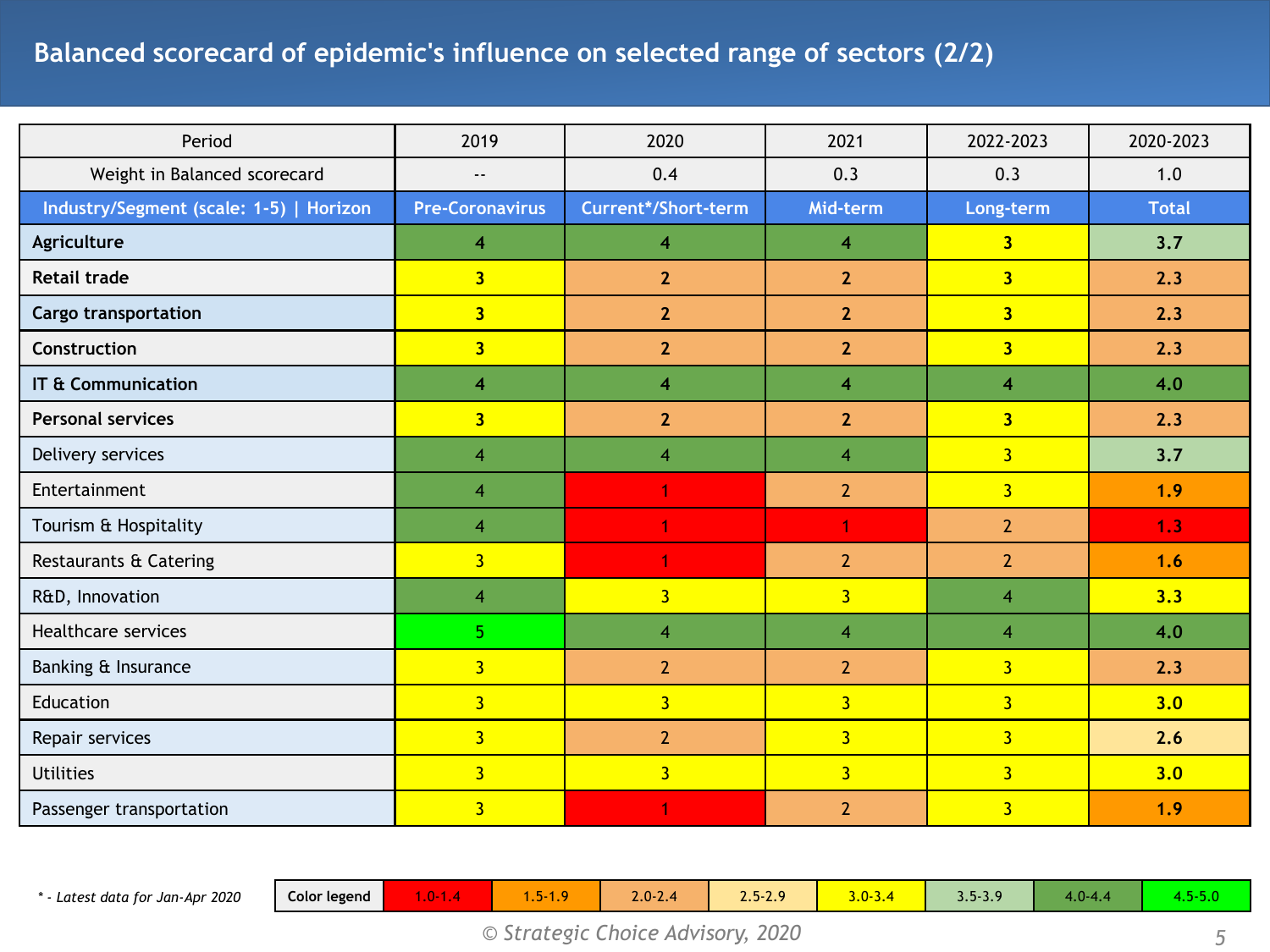- The scores are assigned on a scale of 1 to 5, and the higher the score, the better the outlook
- The colors are assigned in line with the traffic light color pattern: thus, the closer to the red end of the color spectrum, the worse; the closer to the bright green end, the better. Yellow means generally safe/stable (not a warning sign!)
- Although the scores are difficult to quantify in terms of exact measurements, as each sector contains numerous, very diverse segments, here are the general principles:
	- $\checkmark$  5 output growth at the level of tens of percentage points (pps) y/y, or generally very robust
	- $4$  growth somewhere from 3-4% y/y (above average for the Russian economy) to 10-12% y/y
	- $\checkmark$  3 growth in the lower single-digits, or marginal declines (just below zero), after robust growth in previous years (thus, it may have plateaued and/or is affected by the high base)
	- $\checkmark$  2 declines from lower single-digits to around 10% y/y (the latter, if rather strong readings had been observed previously)
	- $\checkmark$  1 output contraction at the level of tens of pps y/y
- Scores for 2020 are assigned both for current performance (based on latest available Jan-Apr data), as indicated in the column title and footnote, and the outlook for the remainder of the year
- Our base scenario, considering our focus on working in the healthcare sector, and experience in dealing with the latest and other known coronaviruses, is that there will be several waves of the epidemic (three major ones, most likely). The overall duration of the acute phase of the pandemic is expected to make up around three years from the start of the outbreak, i.e. from late 2019
- We are also mindful of the fact that such viruses sometimes disappear suddenly or become less aggressive (only to come back stronger and more effective in several years or even decades). Therefore, it is important to think in scenarios, and make plans for the business accordingly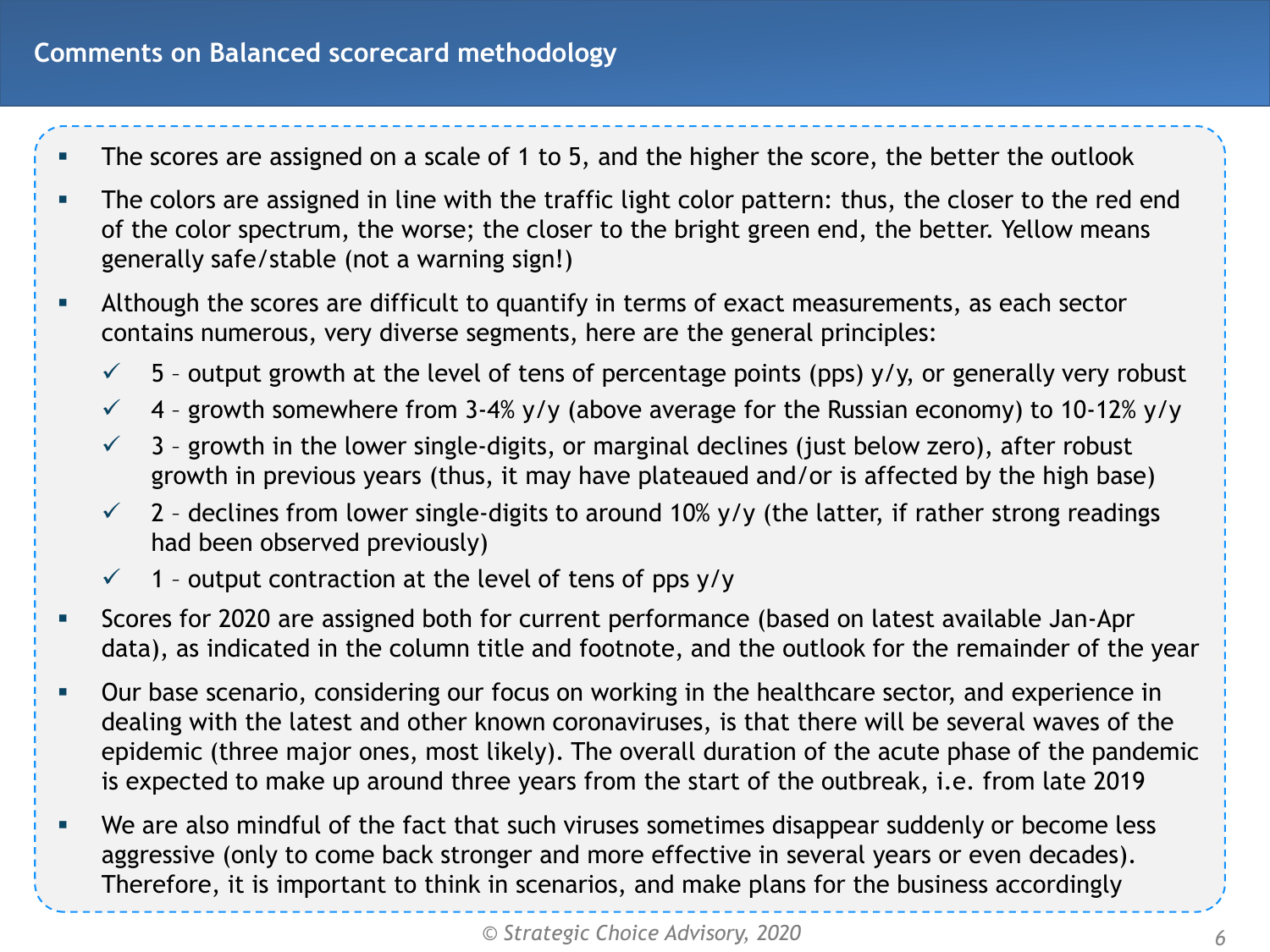- **1. Possibility of Covid-19 second wave** this autumn, and third (subsequent?) wave(s) in 2021 (2022?), **dampens recovery prospects for a lot of sectors.** Performance can thus be very uneven, for some time to come, due to government restrictions and market inhibitions
- **2. Sectors driven by import substitution are expected to recover faster,** pending a demand rebound. E.g. computers & electronics, machinery & equipment, R&D and innovation, chemicals, etc.
- **3. Sectors boosted now by crisis demand are expected to return to normalized performance** in the long run. E.g. food & beverages; agriculture; delivery services; pulp, paper & printing, etc.
- **4. Some sectors that are holding up** fairly well so far, coming off of strong performance in previous years and in Q1/2020, **are expected to slump** further this year and in the mid-term due to demand weakness. **But they should recover to generally positive readings** toward 2022, depending on the pandemic situation. E.g. textile & apparel, computers and electronics, cargo transportation, etc.
- **5. Certain sectors will be supported by additional infrastructure investments**, including in the framework of emergency response and situation planning. **But growth therein should normalize, slowing in the long run.** E.g. construction, building materials, metal products, certain chemicals and pharmaceuticals, etc.
- **6. Outperforming industries may be a bit tricky,** as pent-up demand in some segments may be offset by lack of attention and investment in others. E.g. healthcare, medical equipment and drugs, chemicals, IT
- 7. Word of caution: **sectors enjoying increased attention now may also see severe competition and lower margins** in the long run. Thus, thorough business planning is needed to succeed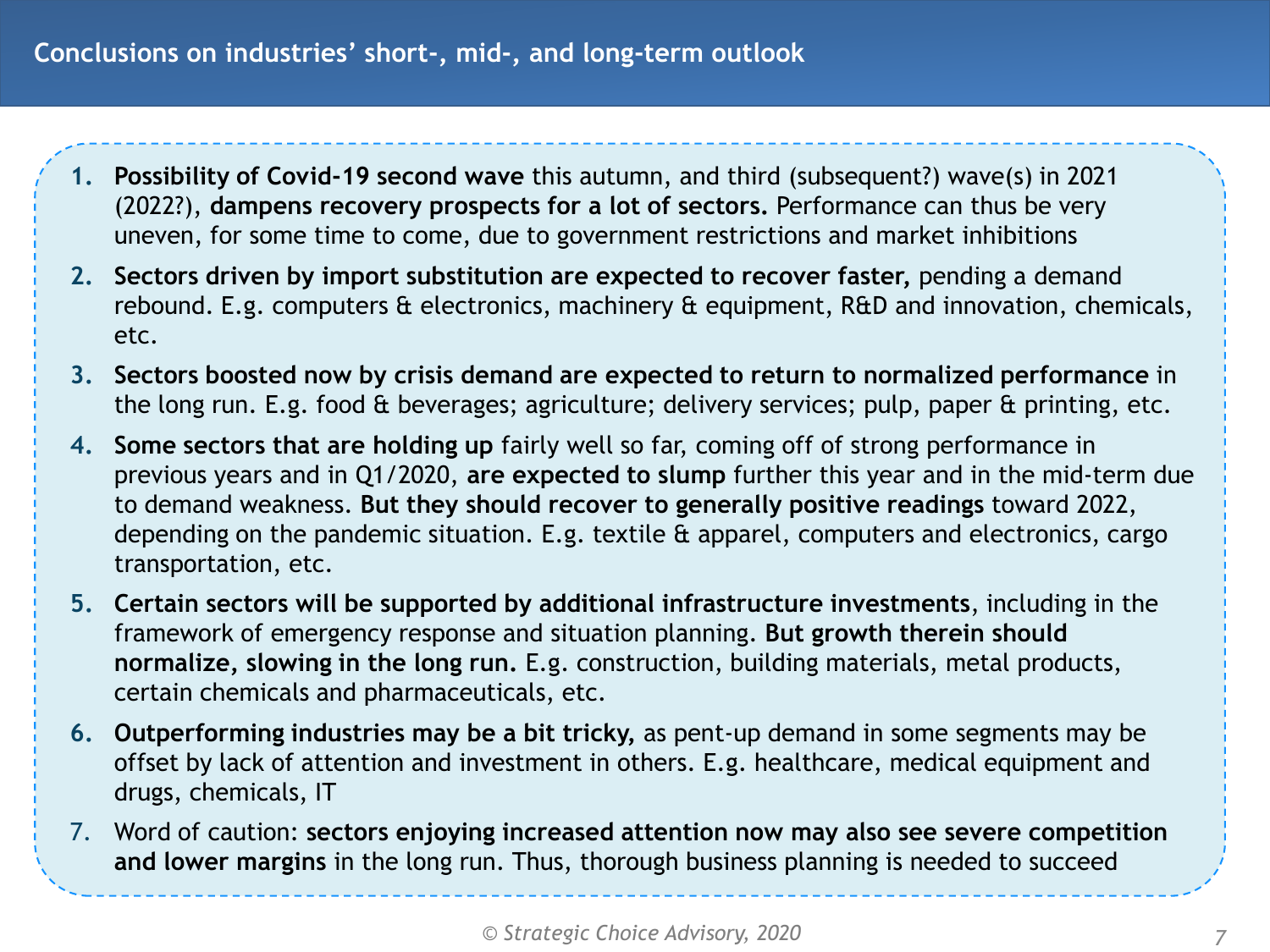- As in various countries worldwide, multiple sectors have been affected dramatically, and **even those holding up more or less, may deteriorate quickly** with further waves of the epidemic, or eventually succumb to general economic weakness
- This means a great deal of **insecurity about customers' ability or willingness to pay, suppliers suddenly jumping ship,** and various other disturbances in relations with local counterparties
- **Government regulation and support measures remain rather obscure and convoluted,** or available only in Russian, being tailored to local companies; and bureaucratic procedures to obtain available support often leave much to be desired. That said, authorities generally tend to react to public criticism
- There is a risk that local businesses or, at least, **locally manufactured products will receive further, oftentimes disproportionate support** in various tenders and, again, government support measures
- The effect of **recent RUB depreciation has not been fully reflected in input prices yet,** thus even though the RUB is strengthening again on higher oil prices, input price hikes cannot be excluded. In general, prices in Russia tend to go only up, and not come down to original levels once inflationary factors have gone away
- **Purchasing power is expected to remain weak** for some time to come, and already present **over-saturation** in various sectors (including those boosted by the pandemic) **can erode margins**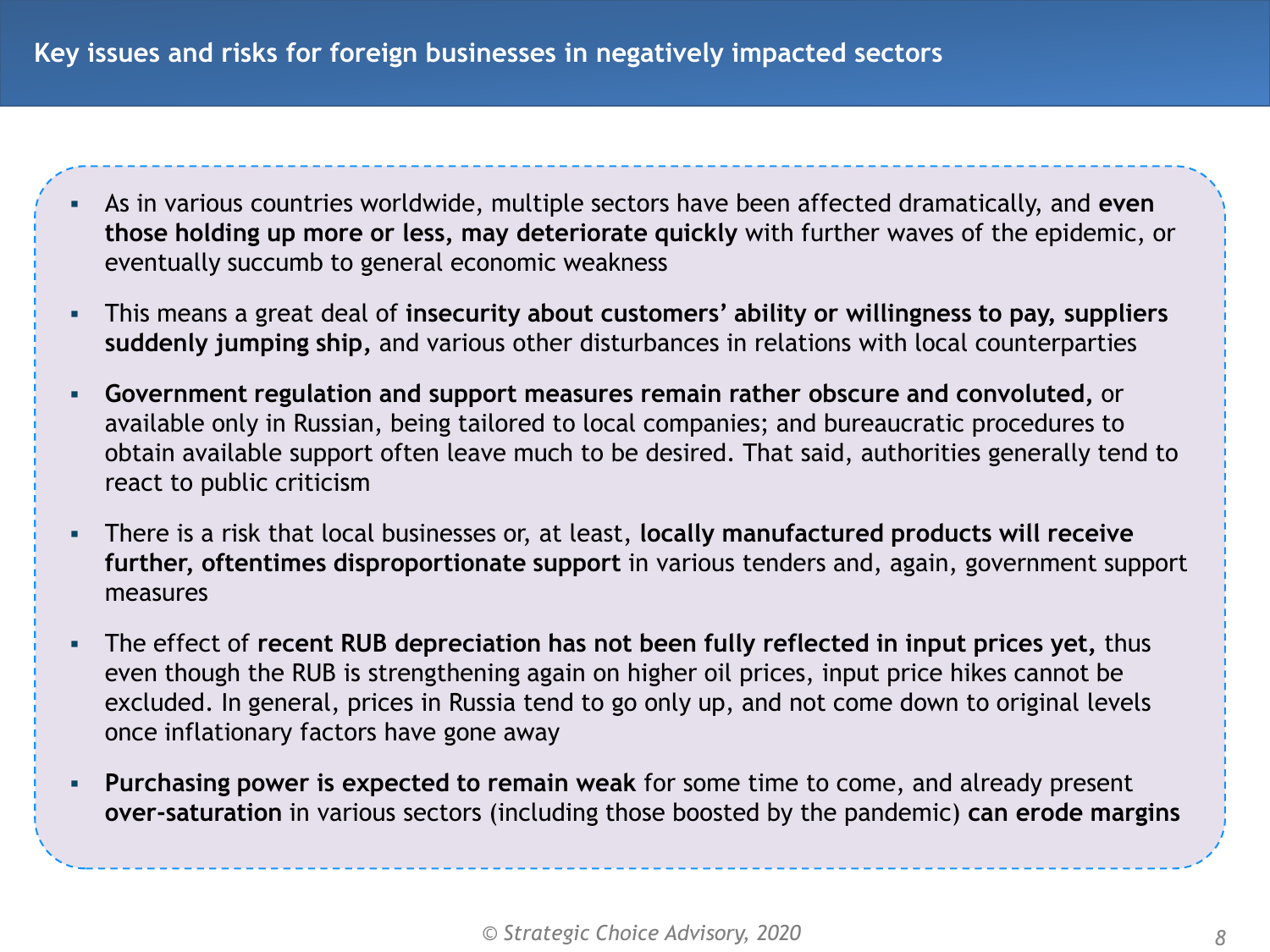- **Opportunities still abound in manufacturing,** which is holding up better than extraction and services. Especially as government support for import substitution and production localization keeps strengthening, and RUB weakness amplifies the competitiveness of locally made products. Again, such decisions need to be supported by thorough market analysis and forecasting
- By the same token, we expect R&D and innovation to become all the more important for the local economy. Therefore **partnering with local innovators and R&D institutes may turn out to be a good bet.** Especially given the abundance of local talent in Russia!
- **Financial support from HQ can allow targeting new market niches, leapfrogging slower** competitors, and/or **offering better financial terms** to local customers and other counterparts
- For the latter, **relations with local banks,** likely in conjunction with financial institutions from your home countries, **can help develop offerings that will boost your competitiveness** in Russia
- Also, as consumers increasingly drift online for product/service purchases, it **makes sense to develop a broader online presence** and find ways to reach consumers faster, more effectively
- **Overall, digitization will be the key to success** in many sectors, from manufacturing (think: Industry 4.0 or Connected Society 5.0) to services, and beyond. **Finding ways to ramp up your IT platforms and products may become a gamechanger** for your Russian business
- Plus, now may be the time to optimize sales & distribution channels, **focusing on local partners who are the most motivated to sell your products.**
- Last but not least, e**xcelling in service quality can become a key differentiator** and ensure customers' loyalty